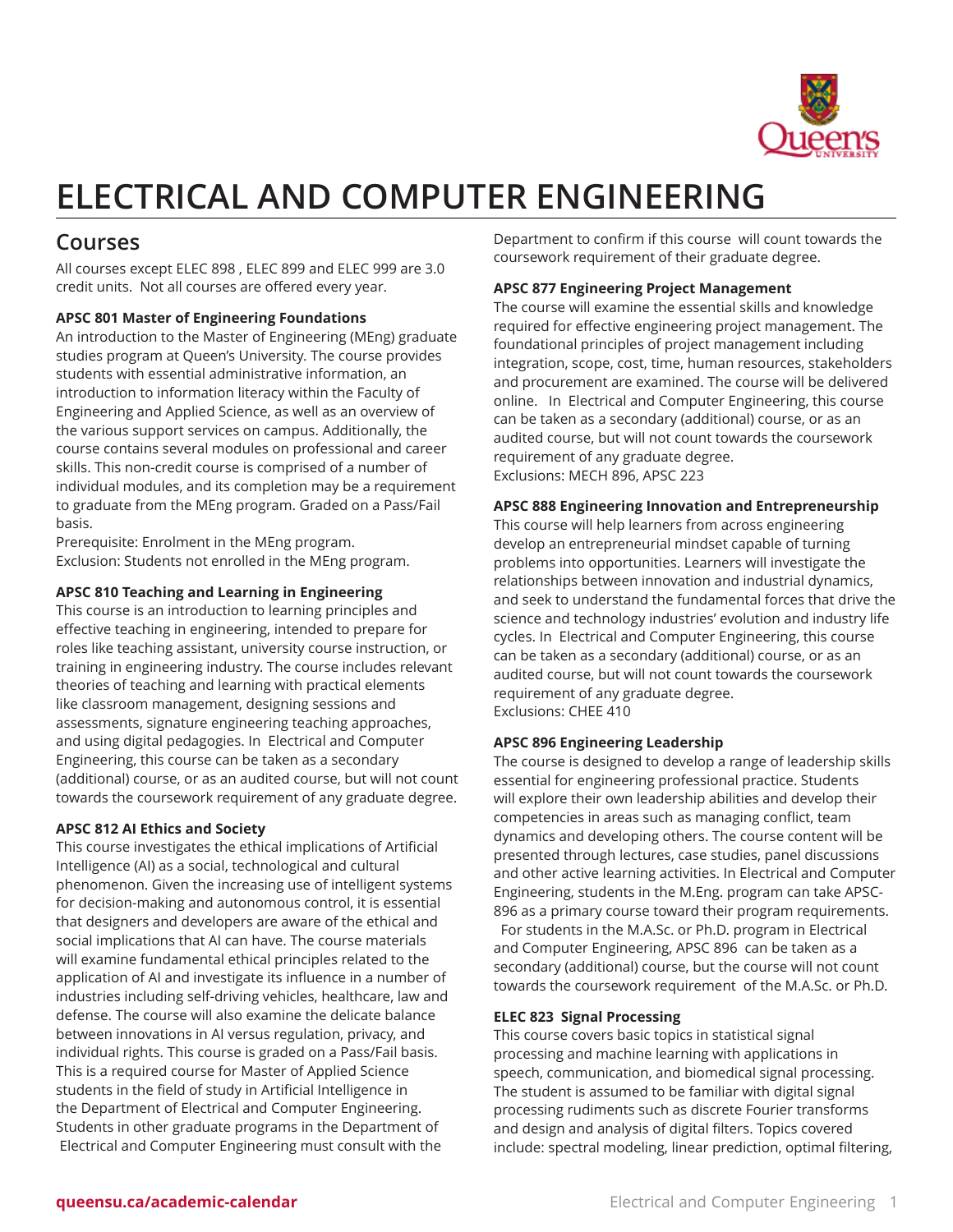

adaptive filters, Bayesian inference, linear models, support vector machines, neural networks, and hidden Markov models.

# **ELEC 825 Machine Learning and deep learning**

Basic machine learning concepts in supervised and unsupervised learning; discriminative and generative models; backpropagation, FFN, CNN, RNN, autoencoders; regularization technologies; attention-based models, Transformer, Capsule Networks; pretraining and selfsupervised models; Generative Adversarial Networks (GANs), variational autoencoders; applications. Three term hours. Lectures. X. Zhu

PREREQUISITE: ELEC 326 or equivalent, or permission of the instructor.

# **ELEC 827 Multimedia Signal Processing**

Study of multimedia signal processing for network mediated human-human communication and human machine interaction (HMI). Topics covered include: overview of multimedia applications and processing functions; speech production; human auditory and speech perception; image formation; human visual perception; perceptual quality and user experience modeling; speech and image analysis and synthesis methods; lossless and lossy compression techniques; coding for communication and storage; sensing modalities for HMI; machine learning algorithms for information extraction and understanding.Three-term-hours; lectures. Permission of instructor. G. Chan.

# **ELEC 830 Emerging Technologies in power grid**

Renewable energy generation; wind and Photovoltaic energy conversion; energy storage; distributed energy generation; hybrid systems; Power electronics interfaces and control. Grid- connected distributed sources. Stand-alone operation of distributed sources and micro-grid systems. System protection. Economical dispatch. Centralized and decentralized control. Smart grid.

# **ELEC 831 Power Electronics**

Fundamentals of loss-less switching techniques: zero-voltage switching, zero-current switching. Resonant converters: series, parallel and series-parallel topologies; Soft-switching converters: natural and auxiliary commutation converter topologies; Control techniques: variable frequency, phaseshift and hybrid control. Applications to single-phase threephase and multi-level converters. Special emphasis will be placed on the design techniques using practical examples. PREREQUISITE: ELEC 431 or permission of instructor.

# **ELEC 832 Modeling and Control of Switching Power Converters**

This course covers the modeling and control techniques for switching power converters. Small signal models and

large signal models will be presented. Peak current mode control and average current mode control for switching power converters will be investigated. System stability issues when several power supplies are connected together are investigated and solutions are presented and analyzed. Digital control techniques, using FPGA or DSP, will be investigated and analyzed. Conventional fuzzy logic control and improved version of fuzzy logic control will be analyzed in detail. Sliding mode control and sliding mode like control will be analyzed. Digital control techniques for AC-DC converter with power factor correction will be analyzed. It is expected the students will do a project based one or more of the above mentioned techniques. Three term-hours, lectures, fall. Y.F. Liu.

### **ELEC 834 Micro-Grid Technology**

This course covers various power electronics technologies for micro-grids, nano-grids and energy harvesting systems. In this course various types of micro-grids will be covered (e.g., AC microgrids, hybrid micro-grids, and DC micro-grids), along with their respective architectures and control systems. PREREQUISITES: ELEC 431 and ELEC 443, or equivalent, or permission of the instructor.

# **ELEC 835 Nonlinear Control for Power Electronics**

This course provides an overview of advanced nonlinear control and its application in power electronics. It covers mathematical background and major topics in this area. Students will be introduced to the rigorous mathematical background for nonlinear systems particularly differential geometry. Then, the design of nonlinear control systems will be covered for power electronics applications. PREREQUISITES: ELEC 431 (Power Electronics) or equivalent or permission of the instructor, and ELEC 443 (Linear Control Systems) or equivalent.

### **ELEC 837 High Power Electronics**

Introduction. Power semiconductor devices. Line- and force-commutated converters. High power ac/dc and dc/ac converter structures and switching techniques. Principles of HVDC and HVAC systems. Large and small scale stabilities, sub-synchronous resonances, inter-area oscillations, voltage sags, and harmonic instability. Voltage, power angle, and impedance control, phase balancing, and power factor correction by means of solid-state power converters. Flexible AC Transmission Systems (FACTS). Three term hours; lectures, Winter. A. Bakhshai

# **ELEC 841 Nonlinear Systems: Analysis and Identification**

Analytical methods for nonlinear systems; nonlinear difference equation models: functional expansions and Volterra, Wiener and Fourier-Hermite kernels; kernel estimation techniques; identification of cascades of linear and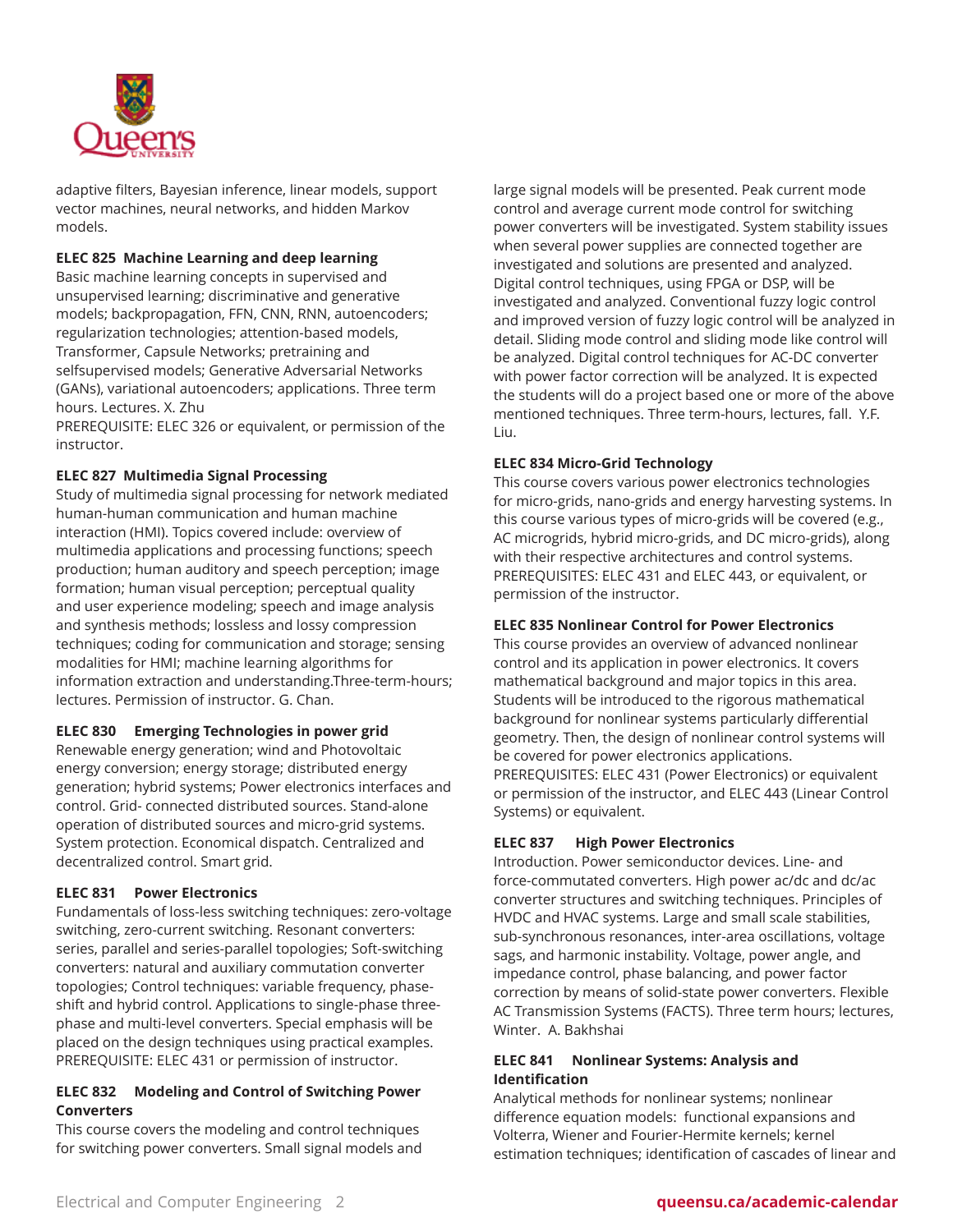

static nonlinear systems; use of Volterra series to find region of stability of nonlinear differential equations; applications to pattern recognition, communications, physiological systems, and non-destructive testing. Three term-hours; lectures, Fall. M.J. Korenberg

# **ELEC 843 Control of Discrete-Event Systems**

Study of discrete-event processes that require control to induce desirable behaviour. Topics include: basic automata and language theory; modeling of processes using automata (finite-state machines, directed graphs); centralized and decentralized problems; nonblocking supervisors; partial observation; and computational complexity. Connections with manufacturing systems and communication protocols are emphasized. Three term-hours; lectures, Fall. K. Rudie

# **ELEC 845 Vehicle Control and Navigation**

The objective of this course is to introduce graduate-level engineering students to the fundamentals of autonomous vehicles engineering. The course focuses on those tasks usually carried out by autonomy engineers, including sensor selection, applied control (e.g., trajectory and path following) and navigation techniques for autonomous vehicles that operate in real environments (e.g., mining, construction, warehouses, roadways, etc.). Although the focus in this course is on ground vehicles, the presented methods are also applicable more broadly. The audience is engineers from all relevant engineering and applied science disciplines who have an interest in mobile robotics, applied control and estimation, and robotic vehicle applications. Three term hours, Lectures. J. Marshall

PREREQUISITES: ELEC 443, MECH-350 or equivalent undergraduate level course in control systems. EXCLUSION: MINE-855

# **ELEC 848 Control Systems Design for Robots and Telerobots**

This course provides an overview of manipulator modeling, and presents and analyzes many different control architectures designed for robots and telerobots. Topics include introduction to robotics and telerobotics; serial manipulator forward and inverse kinematics, Jacobian, singularities and dynamics; robot position and force control methodologies and their stability analyses; bilateral teleoperation control architectures, stability and performance issues due to communication delays and environment uncertainties. Three term hours, Lectures, Winter. Dr. K Hashtrudi-Zaad

# **ELEC 852 Broadband Integrated Circuits**

Topics covered include broadband and ultra-wide band circuit design techniques with applications to wireless and lightwave systems. Broadband amplifiers, mixers and active filters are

discussed using radio frequency, microwave and millimeterwave methods. Three term hours; lectures.

# **ELEC 853 Silicon RF and Microwave Circuits**

This course presents an introduction to the design of RF and microwave circuits using silicon technologies. Topics include: an overview of silicon technologies; the design of passive structures including transmission lines, inductors, and couplers; considerations in the layout of active devices; examples of the design of circuit components on silicon; system design including integrated system-on-chip designs; and a look at the future of silicon high-speed circuits. Three term-hours, lectures; Winter. B. Frank PREREQUISITE: ELEC 483 or equivalent

# **ELEC 854 Microwave Circuits and Systems**

Investigation of the design and performance of wireless circuits and systems at microwave and millimeter-wave frequencies. Topics include: communications transceivers, millimeter-wave imaging systems, RFID, radar systems, transmission lines and passive circuits, resonators, microstrip and lumped element low-pass and bandpass filters, amplifier noise and linearity, diode and transistor mixers, LC and relaxation oscillators, frequency multipliers and dividers, phase shifters, FSK QPSK and GMSK modulators and demodulators. Three term hours; lectures. C. Saavedra.

# **ELEC 855 Nanoelectronics and Nano-Devices**

This course teaches the fundamentals of electron devices in nanometer regime. The course will cover introduction to the nanoelectronics, basics of quantum mechanics and band theory of solids. The concept of Coulomb blockade, many electrons phenomenon, ballistic and spin transport will be discussed and single electron transistor, quantum dots, nanowire and quantum wells based devices will be taught. PREREQUISITES: ELEC 252, ENPH 336 or equivalent courses.

# **ELEC 856 Introduction to Nanophotonics**

The course will provide an overview of the principles of operation of current nanophotonic devices, and recent advances in nanophotonics. Topics covered will include: light- matter interaction, optical waveguides, modeling of nanophotonic devices, light propagation in periodic and anisotropic media, coupled mode devices, plasmonics, metamaterial and metasurface. Emphasis of the course will be on the underlying physics behind the operation and design of nanophotonic devices. PREREQUISITES: ELEC 381 or PHYS 239 or their equivalents.

# **ELEC 857 Selected Topics in RF Engineering**

This course will cover advanced techniques in highfrequency electronics. Possible topics include ultra-low power circuits, wireless sensors, integrated antennas, microwave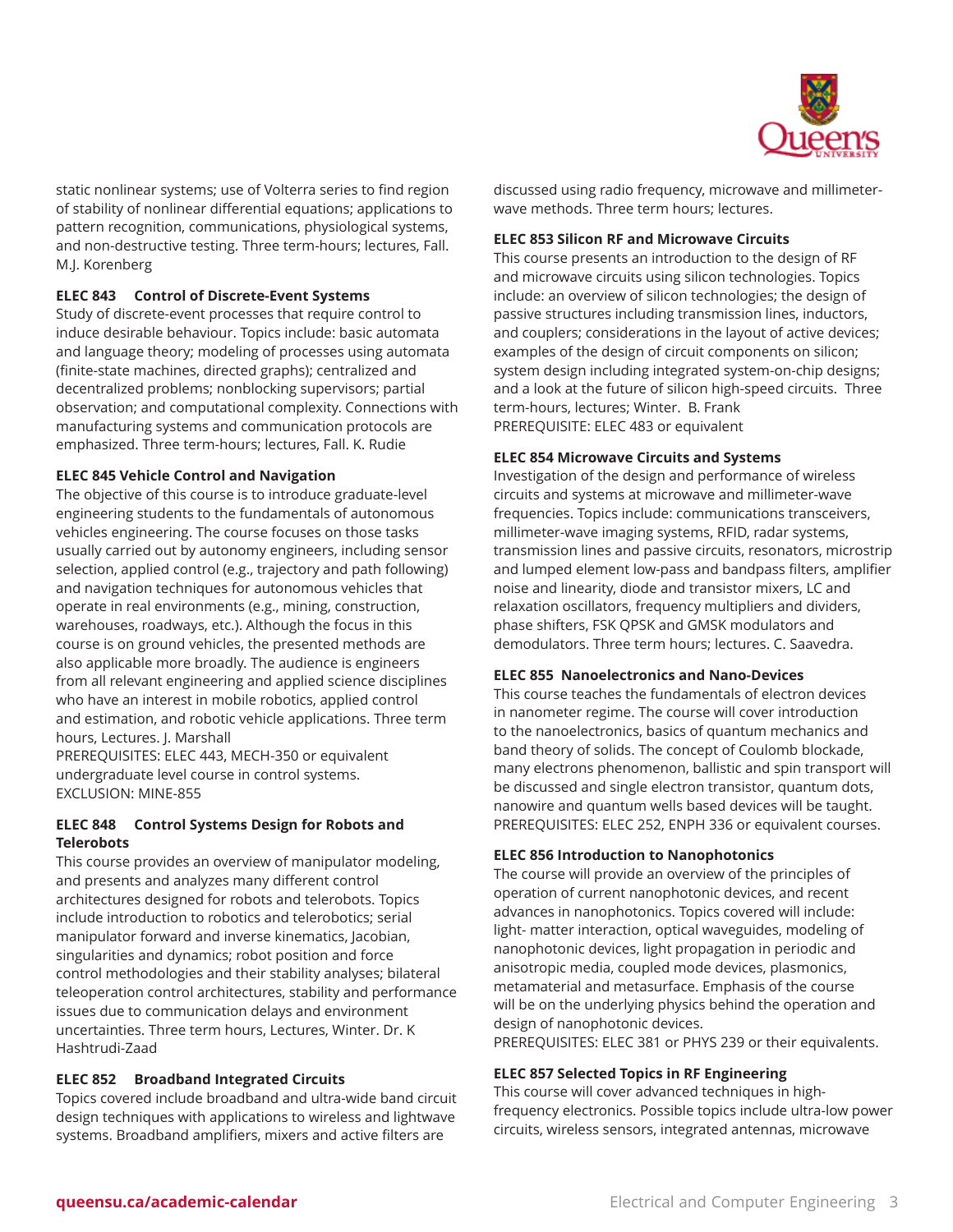

photonic circuits, RF technology for high-performance instrumentation.

PREREQUISITES: ELEC 353 and ELEC 381 (or their equivalents).

# **ELEC 859 Unconventional Computing**

This course gives an overview of computing hardware from classic conventions to emerging frontiers: machine learning accelerators, quantum circuits, and others. It covers unconventional information representations, architectures, and programming. Assignments measuring cloud-based CPU, GPU, FPGA, neuromorphic, and quantum computers will give hands- on exposure to the physicality – the time, energy, and matter – of information processing. (3.0 credit units)

# **ELEC 860 Communication Network Analysis**

This course provides an analytical study of communication networks that covers many of the major advances made in this area. Students will be introduced to the mathematical preliminaries in queueing theory, optimization and control, followed by a rigorous treatment of network architectures, protocols and algorithms, including resource allocation, congestion control, routing, and scheduling that are essential to existing and future communication networks and the Internet. Three term-hours; lectures. N. Lu PREREQUISITE: ELEC 326 (Probability and Random Processes) or equivalent.

# **ELEC 861 Probability, Random Variables and Stochastic Processes**

The review of probability theory including probability spaces, random variables, probability distribution and density functions, characteristic functions, convergence of random sequences, and laws of large numbers. Fundamental concepts of random processes including stationarity, ergodicity, autocorrelation function and power spectral density, and transmission of random processes through linear systems. Special random processes, including Gaussian processes, with applications to electrical and computer engineering at a rigorous level. Three term-hours; lectures. S. Gazor

# **ELEC 863 Topics in Optical Communications**

Selected topics in optical communications will be studied. Possible topics include semiconductor lasers, optical modulators, modulation formats, multiplexing and demultiplexing techniques, optical fibers, dispersion compensation, optical amplifiers, optical receivers, system performance, optical time division multiplexing, optical signal processing (e.g., wavelength conversion, optical regeneration, clock recovery), passive components, optical networks, and applications (e.g., access, metro, long-haul, ultra-long haul). Three term-hours, lectures, Fall. J.C. Cartledge

**ELEC 864 WDM Fiber Optic Communication Systems** 

This course presents the fundamentals of fiber optic communications, with focus on dense wavelength division multiplexed (DWDM) systems. Topics: components (lasers, modulators, receivers, and optical fibers) and detailed study of system issues in DWDM transmission (interplay between fiber dispersion and non-linearities, transmitter chirp, optical amplification, and polarization mode dispersion). Three term hours, lectures. S. Yam

# **ELEC 865 Coding Theory**

The problem of reliable data transmission; communication and coding; error-detecting and error-correcting codes; classification of codes; introduction to algebra; linear block codes; cyclic codes; algebraic decoding,shift register encoding and decoding of cyclic codes; convolutional codes; Viterbi decoder; trellis codes; trellis decoding, trellis structure of codes; graphical representation ofcodes, block- and trelliscoded modulation, codes defined on graphs, turbo codes, iterative decoding, low-density parity-check codes. Three term-hours, lectures. S. Yousefi

# **ELEC 866 Signal Detection and Estimation**

Vector space concepts. Hypothesis testing. Signal detection in discrete time including performance evaluation methods and sequential detection. Parameter estimation, including Bayesian, maximum-likelihood and minimum-variance unbiased estimation. Signal estimation in discrete time, including Kalman filtering, linear estimation, and Wiener filtering. Applications include communications, sensor array, image processing, and target tracking. Three term-hours; lectures. S.D. Blostein.

# **ELEC 867 Data Communication**

Channel characterization and transmission impairments, performance evaluation, baseband pulse transmission, linear modulation, frequency and phase modulation, detection theory and system optimization, equalization, coded modulation.

# **ELEC 869 MIMO Communications Systems**

This course introduces fundamental theories of multipleinput multiple-output (MIMO) communications systems and design of space-time codes. Topic includes: MIMO channel models; capacity of MIMO systems; transmit and receive diversity; design criteria for space-time codes; space-time block codes; space-time trellis codes; layered space-time codes; differential space-time block codes; combined spacetime codes and interference suppression; super-orthogonal space-time codes; variable rate space-time block codes. Three term-hours, lectures. I. Kim

# **ELEC 870 Human-Robot Interaction**

This course focuses on the study and design of humanrobot interactions (HRIs). Students will gain exposure to a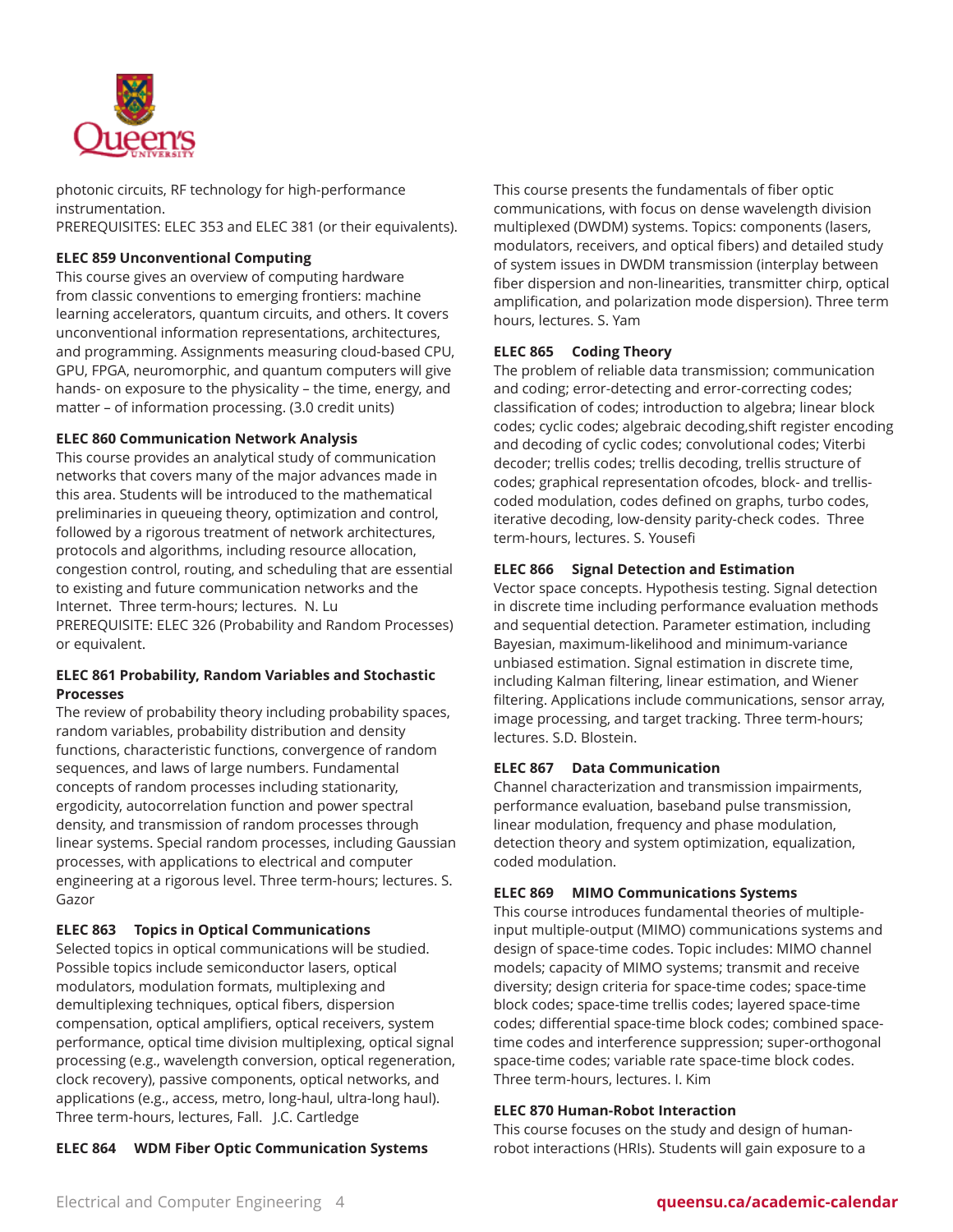

broad cross-section of HRI research, exploring topics such as sensors and actuators, software architectures and design and evaluation tools. Selected HRI subdomains will be examined, including nonverbal communication, trust, and ethics. (3.0 credit units)

PREREQUISITE: ELEC 344 or similar course.

CO-REQUISITES: ELEC 448 or MECH 456 or MREN 348 or similar from another university, OR permission of the instructor.

# **ELEC 871 Shared-Memory Multiprocessor Systems**

This course provides a comprehensive overview of shared-memory multiprocessing. Topics include: sharedmemory programming, system and application software considerations, cache coherence protocols, memory consistency models, small-scale and large-scale sharedmemory architectures, and case studies to explore practical considerations in multiprocessor systems ranging from single-chip implementations to scalable high-performance platforms. Three term hours; lectures. Winter. N. Manjikian

### **ELEC 872 Artificial Intelligence and Interactive Systems**

Fundamental concepts and applications of intelligent and interactive system design and implementation. Topics include: (1) Sensors and Signals in Interactive Systems (2) Data Preprocessing: data acquisition, filtering, missing data, source separation, feature extraction, feature selection, dimensionality reduction; (3) Machine Learning: supervised learning, ensemble learning, multi-task learning, unsupervised learning; (4) Identity Recognition; (5) Activity Recognition and Analysis; (6) Affective Computing. Three term hours. Lectures. A. Etemad PREREQUISITE: ELEC 326 or equivalent, or permission of the

instructor.

# **ELEC 873 Cluster Computing**

This course covers topics related to network-based parallel computing systems. Issues related to clusters and computational "grid" such as interprocessor communications, message-passing and mixed mode paradigms and programming techniques, high performance interconnects, efficient host-network interface for fast messaging, lightweight user-level messaging layers and protocols, (network interface-assisted based) collective communications, communication latency tolerance techniques, power-aware high-performance computing, high performance file systems and I/O, benchmarking and performance evaluation, scheduling and load balancing, system-level middleware and computational grid applications and services will be discussed, Research papers from literature, a term paper and hands-on programming and experiments on a network of workstations will supplement the course. Three term-hours; lectures. A. Afsahi

# **ELEC 874 Deep Learning in Computer Vision**

This course will study advances in Deep Learning as applied to the field of Computer Vision. The course will start with the introduction of AlexNet in 2012, and will advance chronologically, exploring the innovations that led to the significant improvements in performance. Topics covered will include object detection and recognition, region proposal networks, instance and semantic segmentation, depth and video processing. Three term hours, lectures. M. Greenspan PREREQUISITES: ELEC 474, ELEC 425 or equivalent, or permission of instructor.

# **ELEC 875 Software Design Recovery and Automated Evolution**

Design recovery is the extraction of a design model from the artifacts of an existing software system. This design model is used to continue the evolution of the system. The model can be used in the planning and impact analysis stage, while making the changes and to test the result. The extracted design model can also be used to automate each of these tasks to varying degrees. Topics include design models, design recovery techniques, software evolution tasks, the semantics of programming languages and execution environments, and source code transformation. Three termhours, lectures, Winter, T. Dean.

# **ELEC 876 Software Reengineering**

This course covers software reengineering techniques and tools that facilitate the evolution of legacy systems. This course is broken into three major parts. In the first part, the course discusses the terminology and the processes pertaining to software evolution. In the second part, the course provides the fundamental reengineering techniques to modernize legacy systems. These techniques include source code analysis, architecture recovery, and code restructuring. The last part of the course focuses on specific topics in software reengineering research. The topics include software refactoring strategies, migration to Object Oriented platforms, quality issues in reengineering processes, migration to network-centric environments, and software integration. Three term-hours, lectures, Fall, Y. Zou

### **ELEC 877 AI for Cybersecurity**

This course covers the fundamentals of cybersecurity and machine learning, selected topics in machine learning for cybersecurity, including anomaly detection, malware analysis, network traffic analysis, and fake news defense, and the advanced topics in artificial intelligence (AI) security, including privacy-preserving AI, fairness in AI, and adversarial machine learning. Three term hours, Lectures. J. Ni. PREREQUISITE: ELEC 425 or equivalent, or permission of the instructor

## **ELEC 878 Extreme Scale Networking**